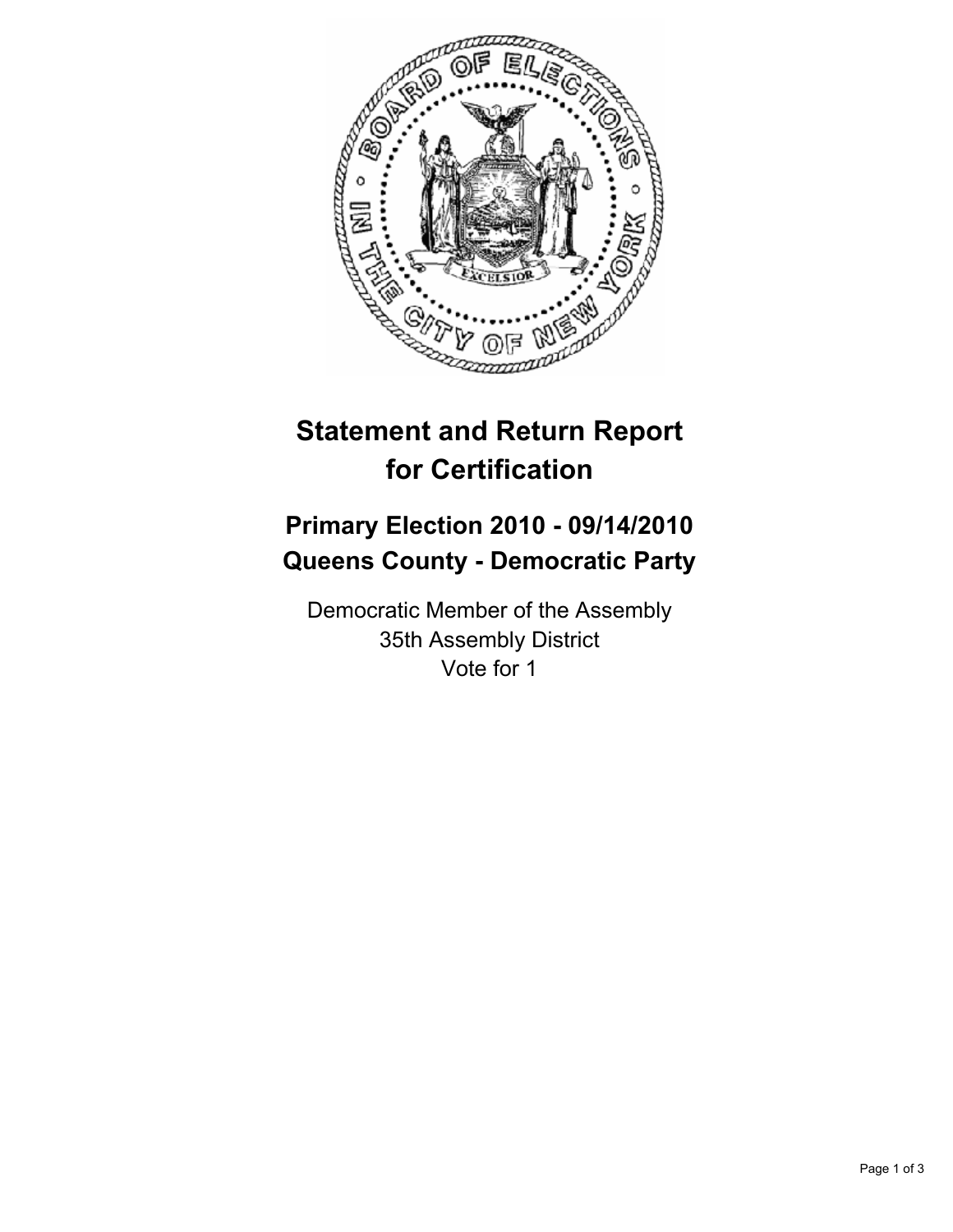

## **Assembly District 35**

| PUBLIC COUNTER              | 4,253          |
|-----------------------------|----------------|
| <b>EMERGENCY</b>            | 16             |
| ABSENTEE/MILITARY           | 163            |
| <b>AFFIDAVIT</b>            | 41             |
| <b>JEFFRION L AUBRY</b>     | 2,478          |
| <b>ANTHONY MIRANDA</b>      | 1,527          |
| A. MOYA (WRITE-IN)          | 1              |
| AMORIDA (WRITE-IN)          | 1              |
| HIRAM MONSERRATE (WRITE-IN) | 6              |
| MICKEY MOUSE (WRITE-IN)     | 1              |
| MOYA (WRITE-IN)             | $\overline{2}$ |
| MOYO (WRITE-IN)             | 1              |
| WE NEED JOBS! (WRITE-IN)    | 1              |
| <b>Total Votes</b>          | 4,018          |